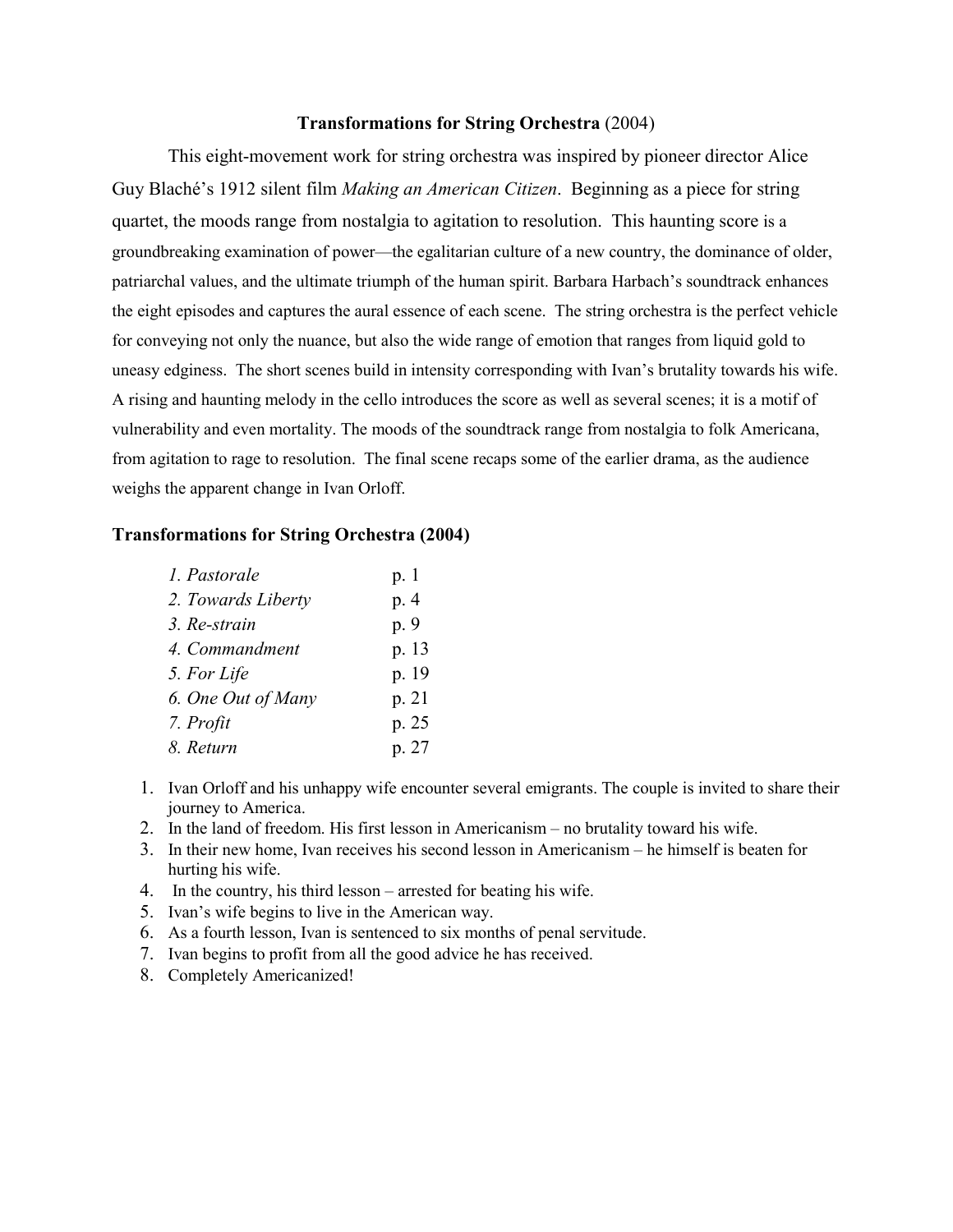## **Transformations for String Orchestra**

## 1. Pastorale

**BARBARA HARBACH** 





© 2009 HMP. All Rights Reserved. International Copyright Secured.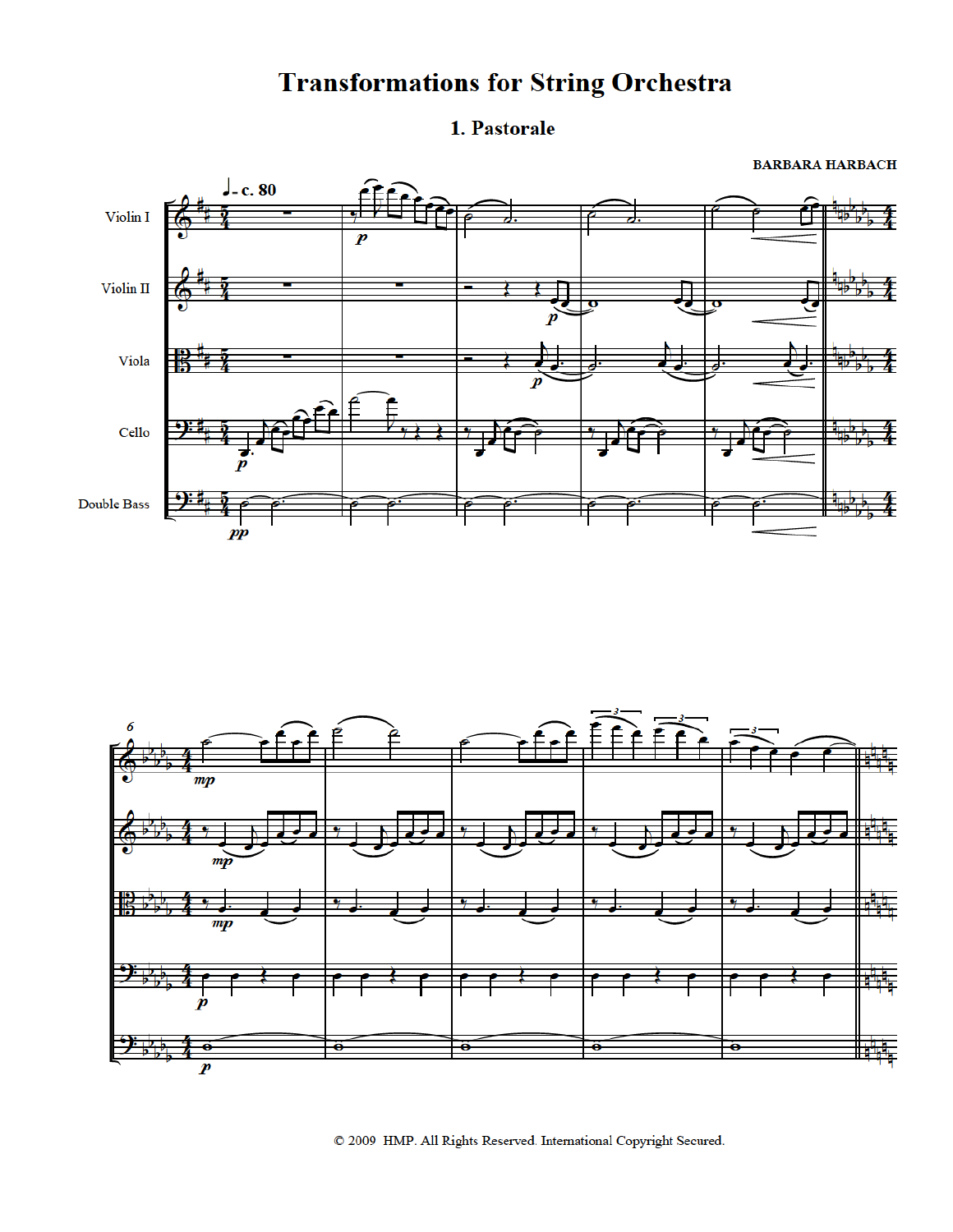



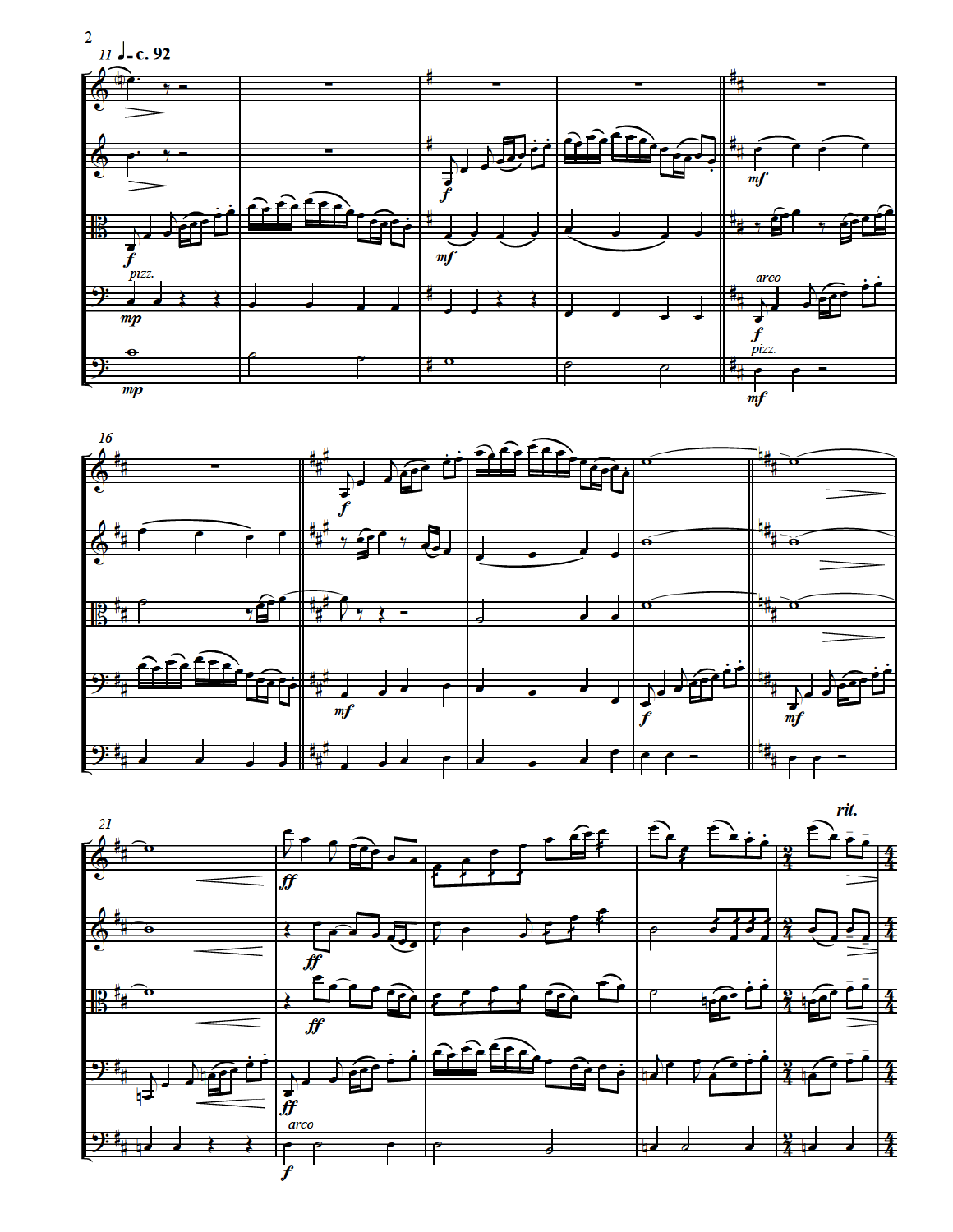



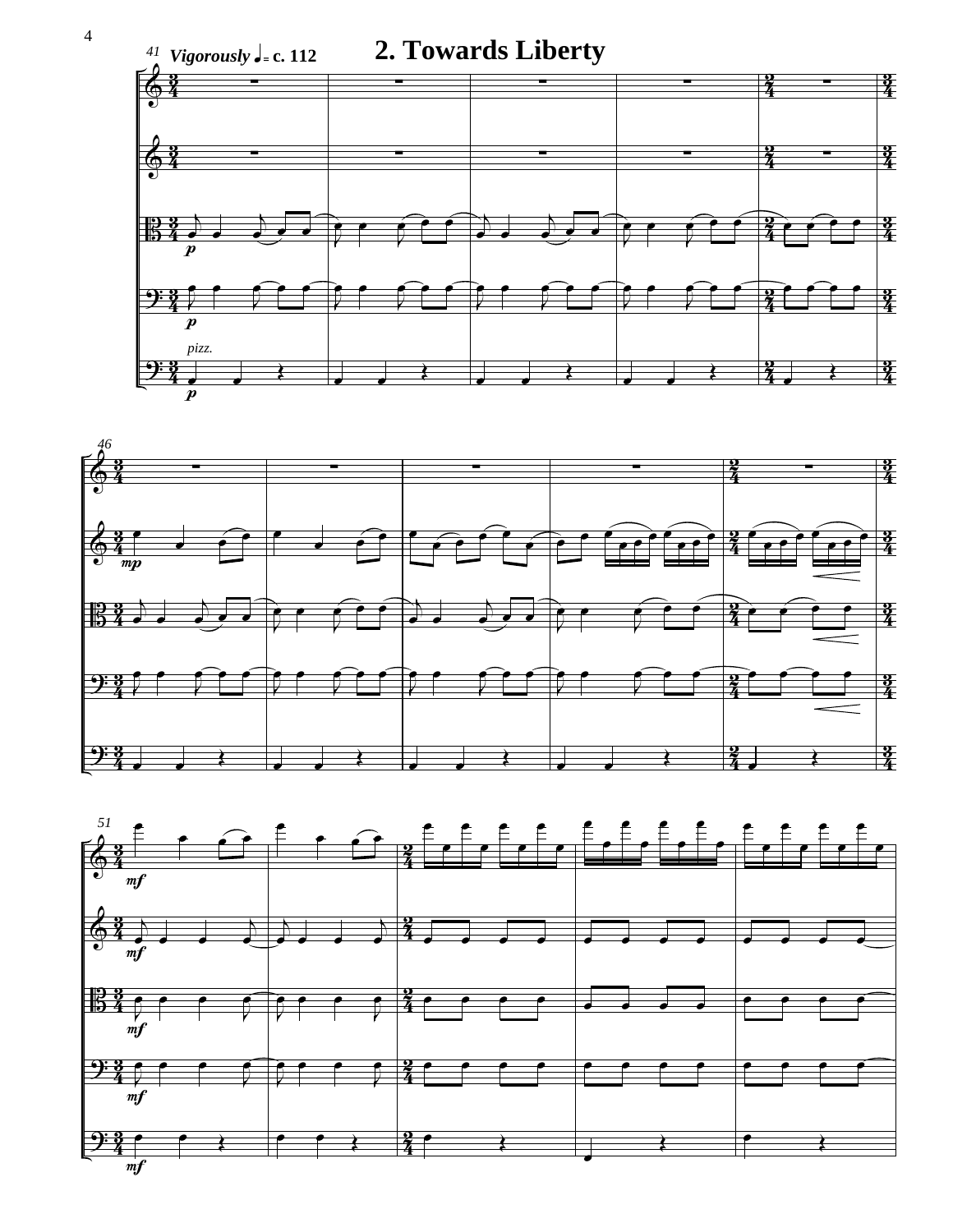



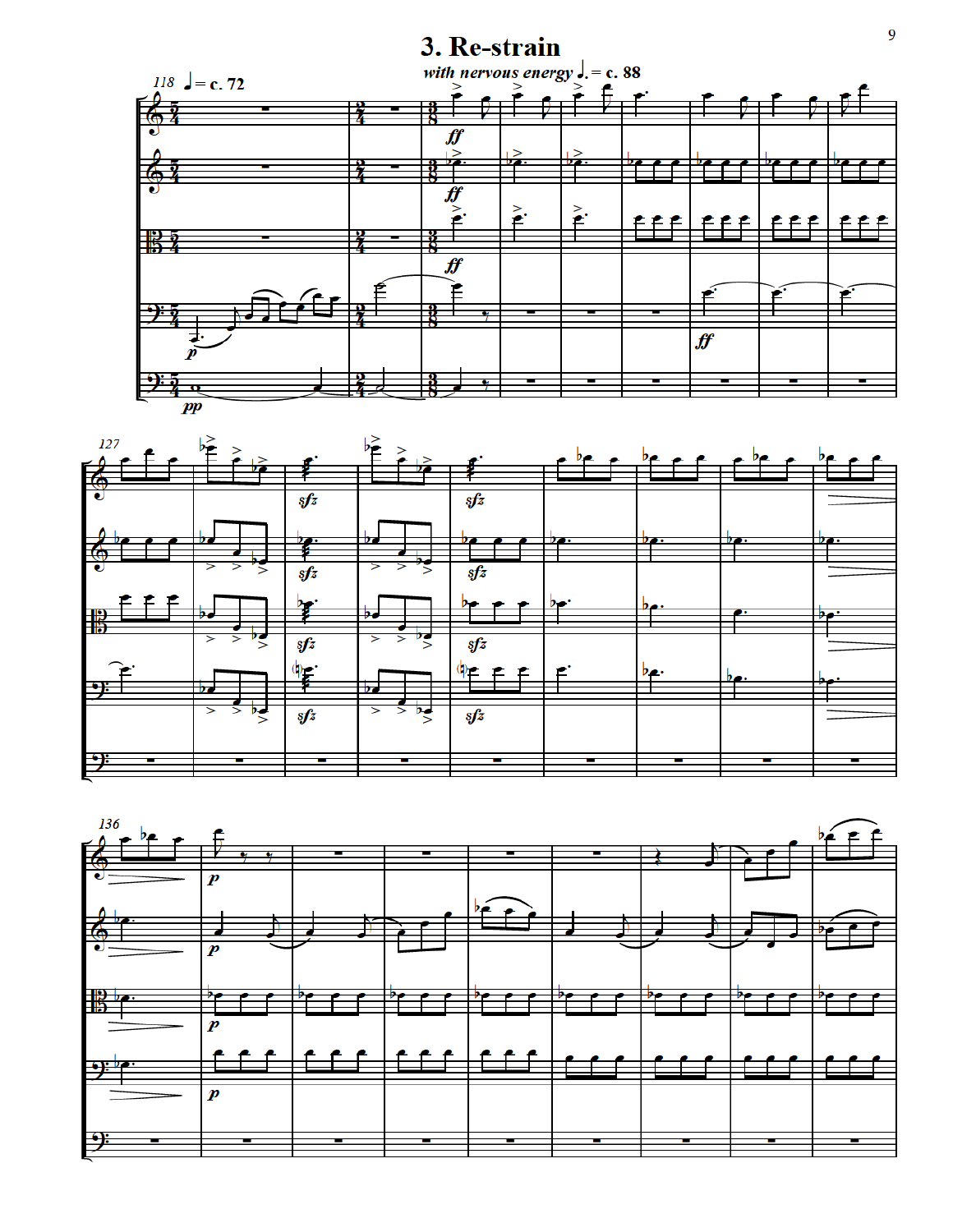

5. For Life



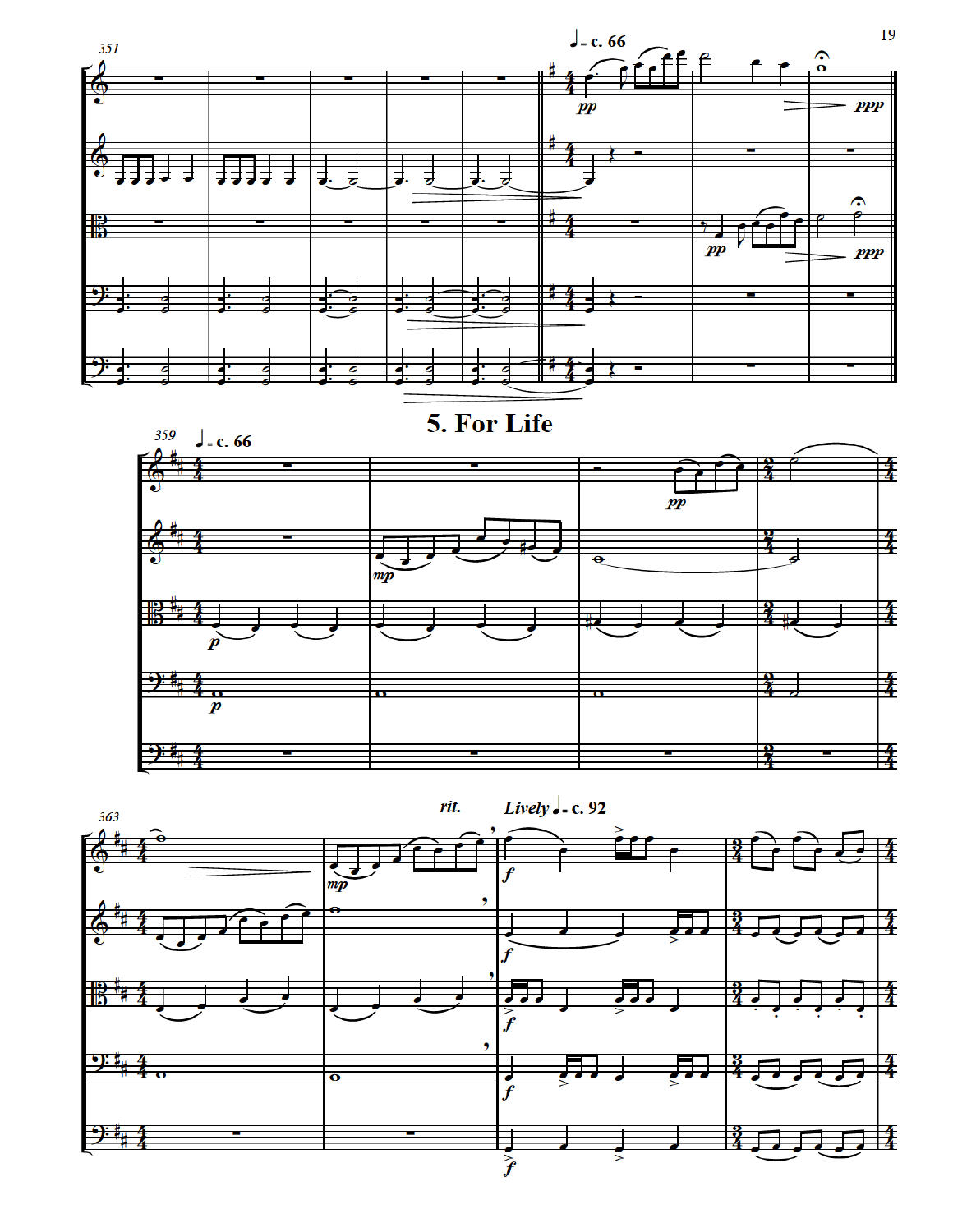